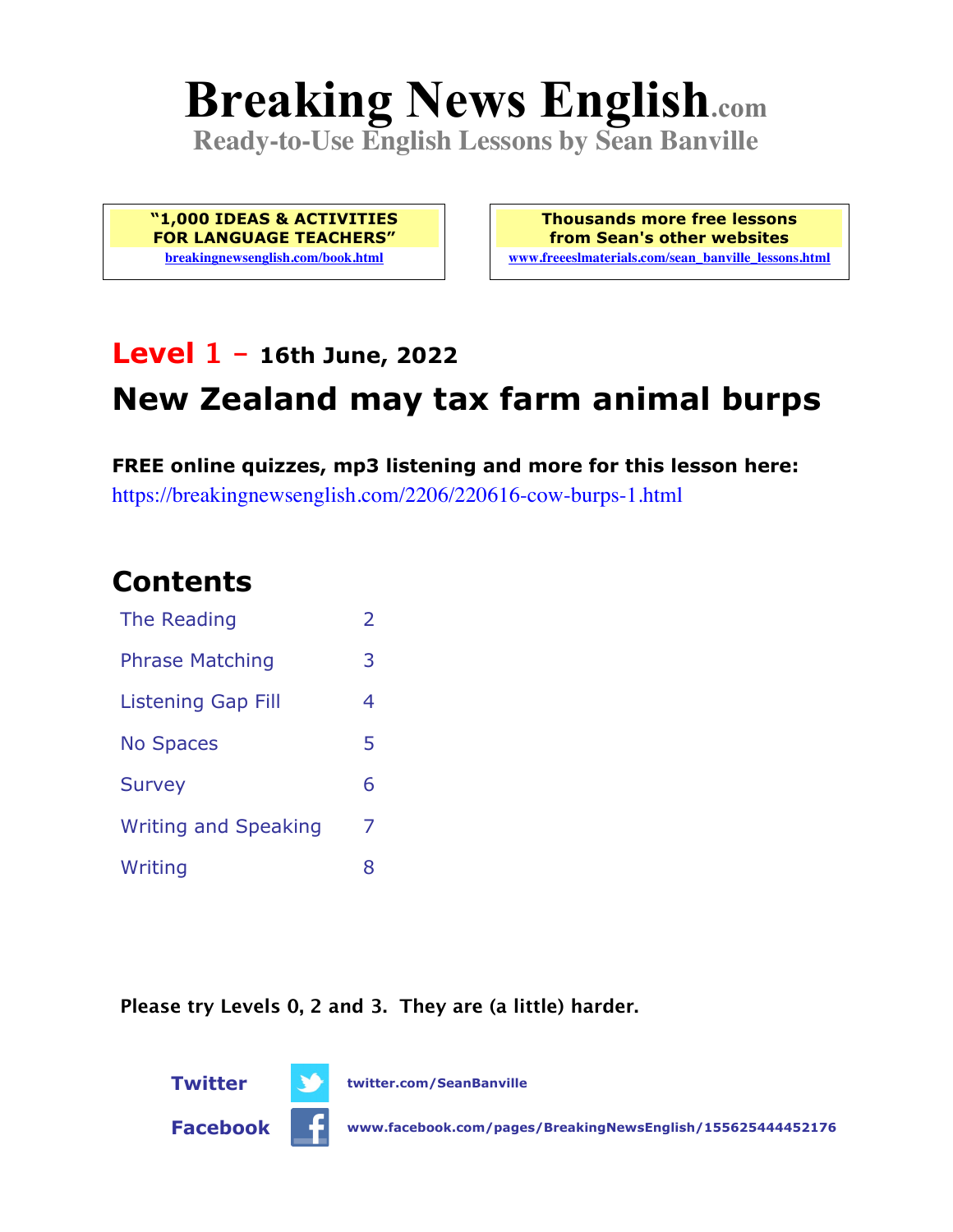### **THE READING**

From https://breakingnewsenglish.com/2206/220616-cow-burps-1.html

 New Zealand wants to start a tax to help the environment. The tax is on sheep, cows and other animals. These create a lot of methane when they burp or fart. Methane is a damaging greenhouse gas. The new "burp tax" would start in 2025. New Zealand has over 20,000 farms, 26 million sheep and 4 million cows. New Zealand's climate change minister said: "There is no question that we need to cut the amount of methane we are putting into the atmosphere."

 Farming makes up 14.5 per cent of global greenhouse gasses. This comes from animals burping and farting, animal waste, clearing land and transporting animals. Farmers will have to change how they farm. Cows may have to eat seaweed instead of grass and wear masks. This will lower emissions. Farmers will also plant more trees. New Zealand's farmers support the government. They want to do their bit for the environment.

Sources: https://news.**yahoo.com**/new-zealand-considers-taxing-cow-and-sheep-burps-to-combat-climatechange-184504518.html https://www.**nzherald.co.nz**/business/government-in-race-against-time-to-price-farm-emissionsby-2025/FSV7YDFQVOJBLCR2XCAML73XSA/ https://www.**totallyveganbuzz.com**/environment/new-zealand-tax-burps-of-cows-sheep-climatecrisis/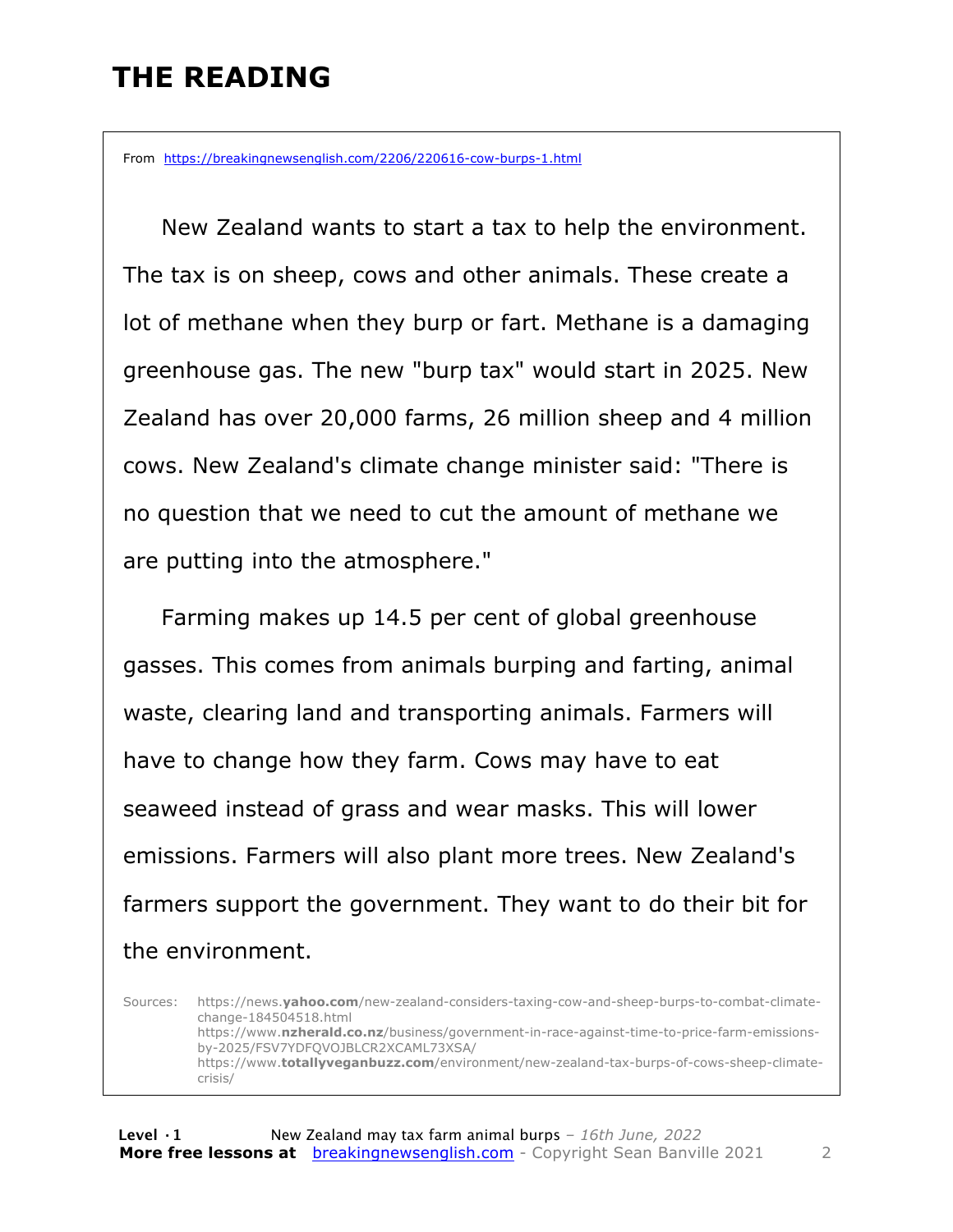# **PHRASE MATCHING**

From https://breakingnewsenglish.com/2206/220616-cow-burps-1.html

#### **PARAGRAPH ONE:**

| 1. New Zealand wants to  |
|--------------------------|
| 2. help the              |
| 3. The tax               |
| 4. These create a lot of |
| 5. when they burp        |
| 6. Methane is a damaging |
| 7. There is no question  |
| 8. cut the amount        |
|                          |

#### **PARAGRAPH TWO:**

| 1. 14.5 per cent of global     |    | a. plant more trees    |
|--------------------------------|----|------------------------|
| 2. clearing                    |    | b. of grass            |
| 3. Farmers will have to change |    | c. for the environment |
| 4. eat seaweed instead         |    | d. land                |
| 5. This will lower             |    | e. how they farm       |
| 6. Farmers will also           | f. | the government         |
| 7. farmers support             | q. | emissions              |
| 8. do their bit                |    | h. greenhouse gasses   |

- b. or fart
- c. of methane

a. is on sheep

- d. environment
- e. that we need to
- f. methane
- g. greenhouse gas
- h. start a tax

h. greenhouse gasses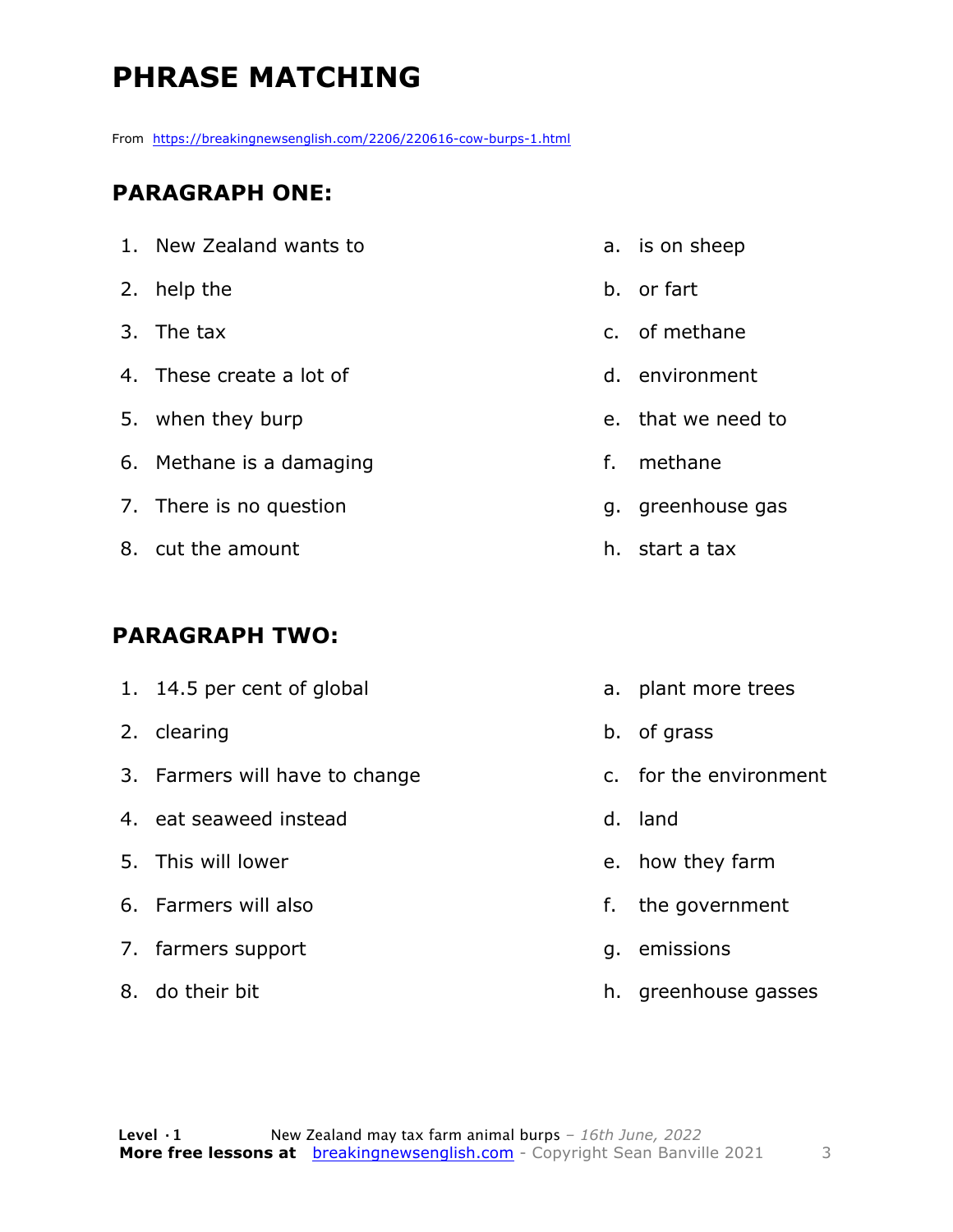# **LISTEN AND FILL IN THE GAPS**

From https://breakingnewsenglish.com/2206/220616-cow-burps-1.html

New Zealand  $(1)$   $(2)$   $(3)$   $(4)$   $(5)$   $(6)$   $(7)$   $(8)$   $(8)$   $(8)$   $(9)$   $(1)$   $(1)$   $(1)$   $(1)$   $(1)$   $(1)$   $(1)$   $(1)$   $(1)$   $(1)$   $(1)$   $(1)$   $(1)$   $(1)$   $(1)$   $(1)$   $(1)$   $(1)$   $(1)$   $(1)$   $(1)$   $(1)$   $(1)$   $(1)$ environment. The (2) \_\_\_\_\_\_\_\_\_\_\_\_\_\_\_\_\_\_\_ sheep, cows and other animals. These (3) \_\_\_\_\_\_\_\_\_\_\_\_\_\_\_\_\_\_\_\_\_\_\_\_\_\_\_\_ of methane when they burp or fart. Methane is a damaging greenhouse gas. The new "burp tax" (4) \_\_\_\_\_\_\_\_\_\_\_\_\_\_\_\_\_\_\_ 2025. New Zealand has over 20,000 farms, 26 million sheep and 4 million cows. New Zealand's (5) \_\_\_\_\_\_\_\_\_\_\_\_\_\_\_\_\_\_\_ said: "There is no question that we need to (6) \_\_\_\_\_\_\_\_\_\_\_\_\_\_\_\_\_\_\_ of methane we are putting into the atmosphere."

Farming makes up 14.5 per cent of global greenhouse gasses. This (7) This (7) This (7) This (7) This (7) waste, (8) \_\_\_\_\_\_\_\_\_\_\_\_\_\_\_\_\_\_\_\_\_\_\_\_\_\_\_\_transporting animals. Farmers will have to change (9) \_\_\_\_\_\_\_\_\_\_\_\_\_\_\_\_\_\_\_\_\_\_\_\_\_. Cows may have to eat seaweed instead of grass (10) \_\_\_\_\_\_\_\_\_\_\_\_\_\_\_\_\_\_\_\_\_\_\_\_\_. This will lower emissions. Farmers will also (11) \_\_\_\_\_\_\_\_\_\_\_\_\_\_\_\_\_\_\_\_\_\_\_\_\_. New Zealand's farmers support the government. They want to (12) \_\_\_\_\_\_\_\_\_\_\_\_\_\_\_\_\_\_\_ for the environment.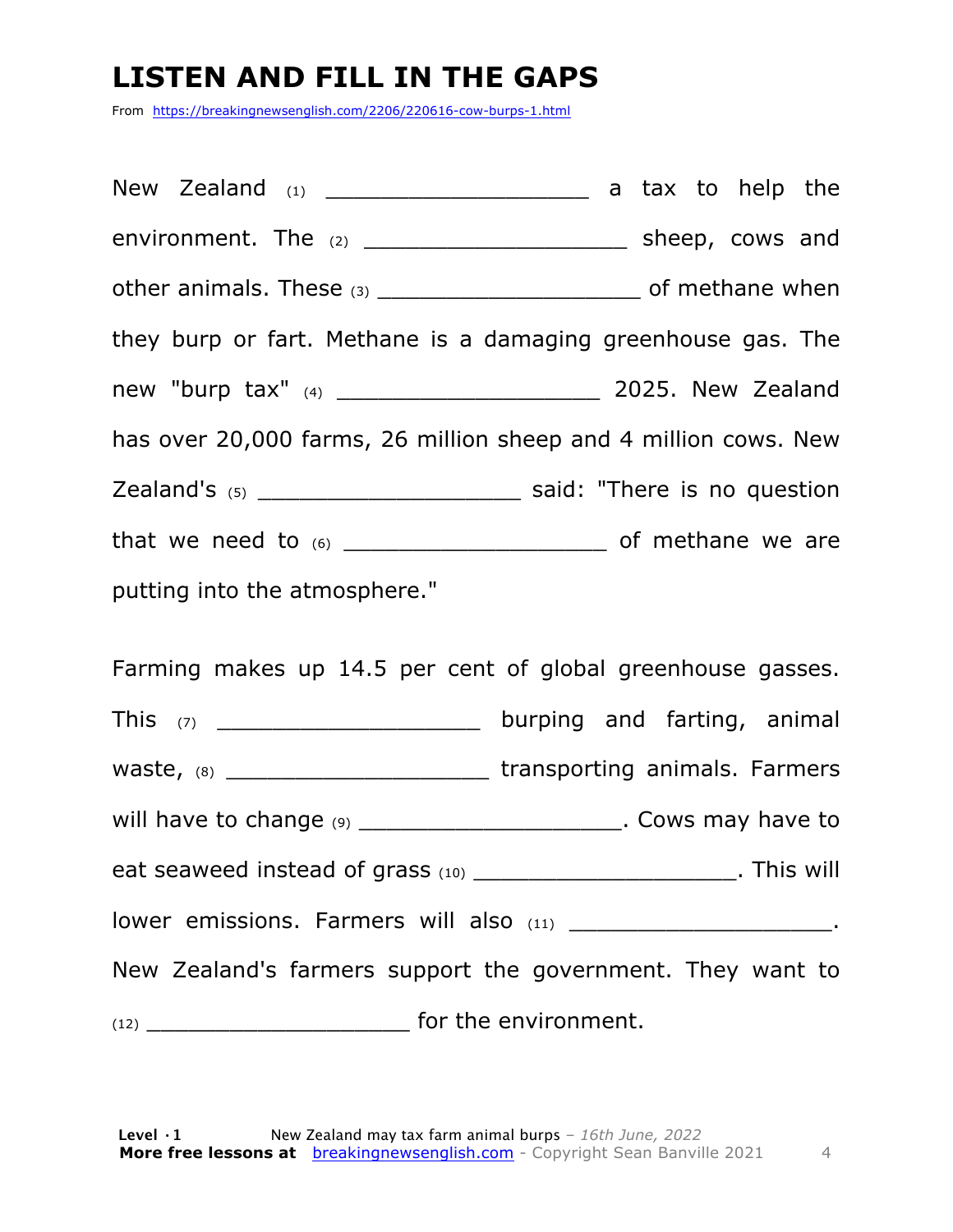# **PUT A SLASH ( / )WHERE THE SPACES ARE**

From https://breakingnewsenglish.com/2206/220616-cow-burps-1.html

NewZealandwantstostartataxtohelptheenvironment.Thetaxisonshe ep,cowsandotheranimals.Thesecreatealotofmethanewhentheyburp orfart.Methaneisadamaginggreenhousegas.Thenew"burptax"woul dstartin2025.NewZealandhasover20,000farms,26millionsheepand 4millioncows.NewZealand'sclimatechangeministersaid:"Thereisno questionthatweneedtocuttheamountofmethaneweareputtingintoth eatmosphere."Farmingmakesup14.5percentofglobalgreenhousega sses.Thiscomesfromanimalsburpingandfarting,animalwaste,clearin glandandtransportinganimals.Farmerswillhavetochangehowtheyfa rm.Cowsmayhavetoeatseaweedinsteadofgrassandwearmasks.This willloweremissions.Farmerswillalsoplantmoretrees.NewZealand'sfa rmerssupportthegovernment.Theywanttodotheirbitfortheenvironm ent.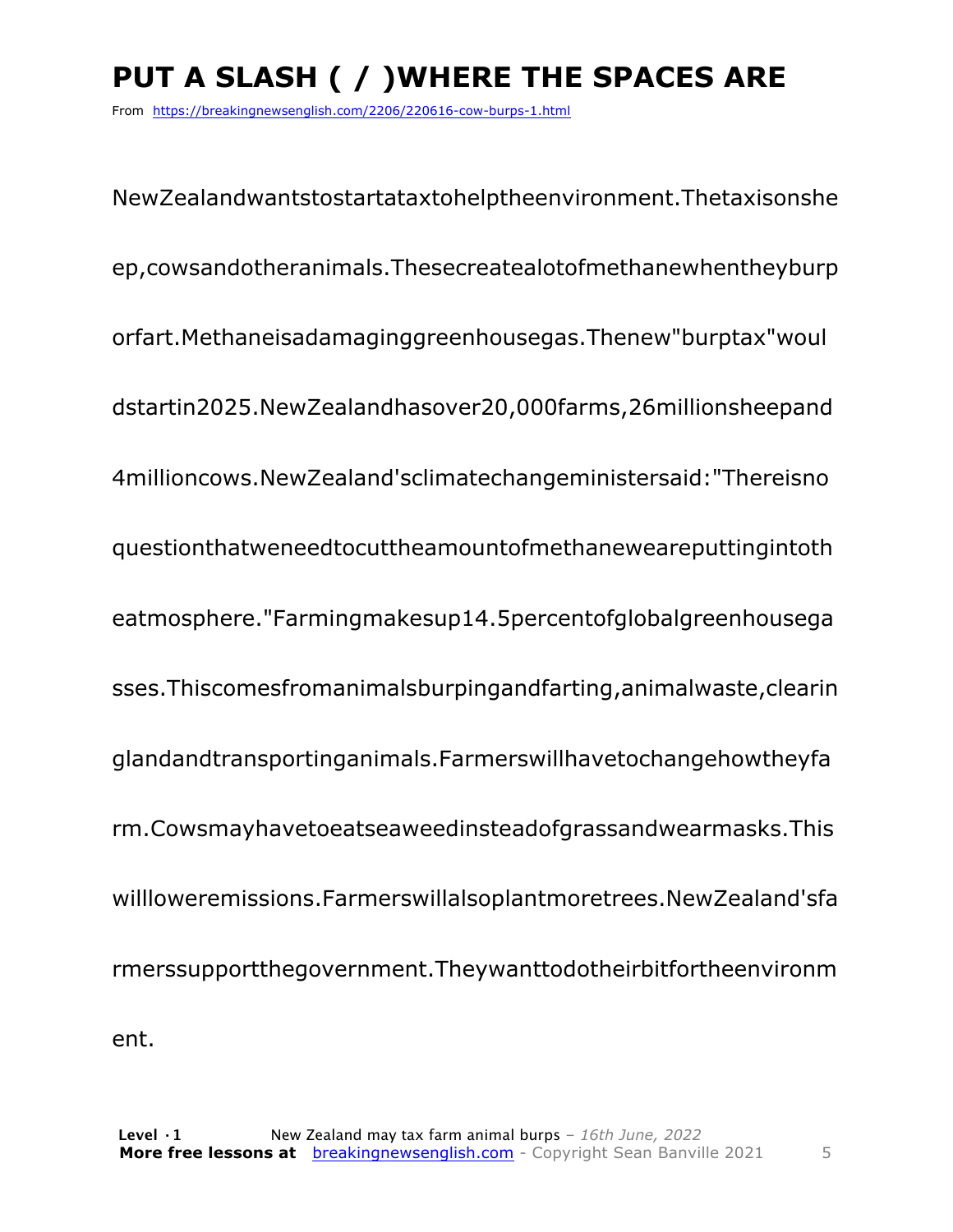# **COW BURPS SURVEY**

From https://breakingnewsenglish.com/2206/220616-cow-burps-4.html

Write five GOOD questions about cow burps in the table. Do this in pairs. Each student must write the questions on his / her own paper.

When you have finished, interview other students. Write down their answers.

|      | STUDENT 1 | STUDENT 2 | STUDENT 3 |
|------|-----------|-----------|-----------|
| Q.1. |           |           |           |
| Q.2. |           |           |           |
| Q.3. |           |           |           |
| Q.4. |           |           |           |
| Q.5. |           |           |           |

- Now return to your original partner and share and talk about what you found out. Change partners often.
- Make mini-presentations to other groups on your findings.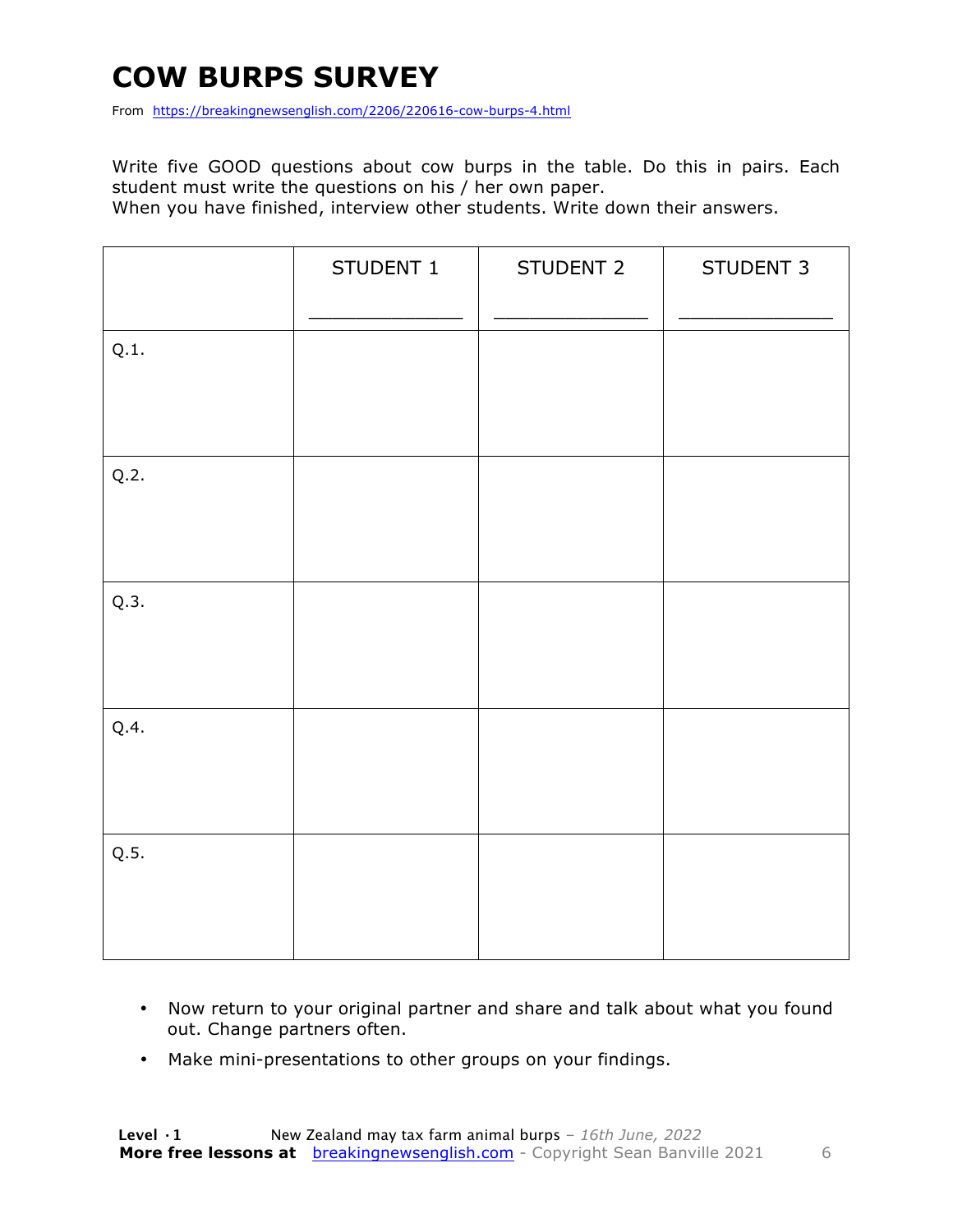### **WRITE QUESTIONS & ASK YOUR PARTNER(S)**

Student A: Do not show these to your speaking partner(s).

| a)            |  |  |
|---------------|--|--|
| b)            |  |  |
| $\mathsf{c})$ |  |  |
| d)            |  |  |
| e)            |  |  |
| f)            |  |  |

*New Zealand may tax farm animal burps – 16th June, 2022* More free lessons at breakingnewsenglish.com

# **WRITE QUESTIONS & ASK YOUR PARTNER(S)**

-----------------------------------------------------------------------------

Student B: Do not show these to your speaking partner(s).

| a) |  |  |
|----|--|--|
| b) |  |  |
| c) |  |  |
| d) |  |  |
| e) |  |  |
| f) |  |  |
|    |  |  |